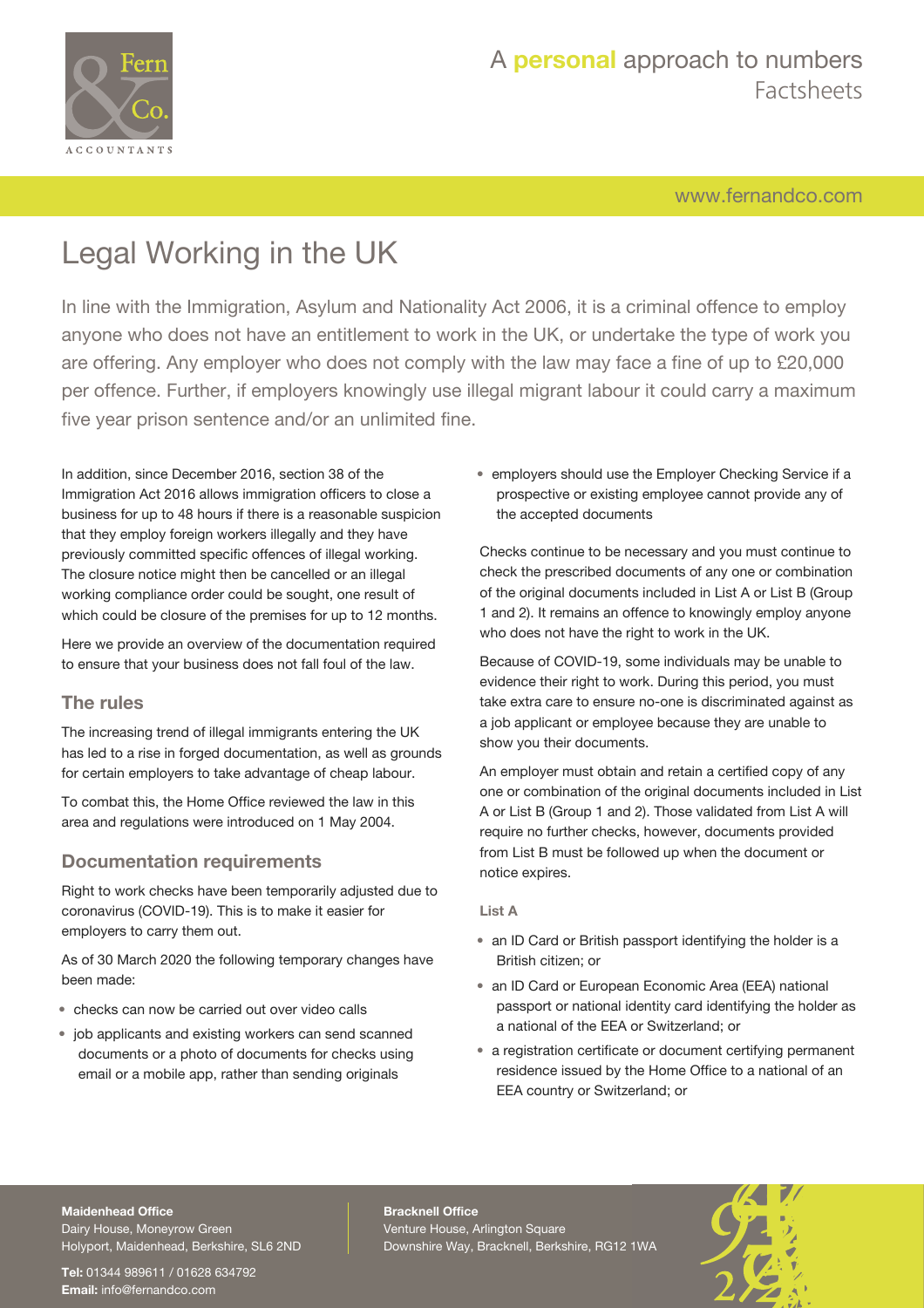

## [www.fernandco.com](http://www.fernandco.com)

- a permanent residence card issued by the Home Office or Border and Immigration Agency to a family member of a national of a EEA country or Switzerland; or
- a current Biometric Immigration Document (Biometric Residence Permit) issued by the Home Office indicating their right to stay indefinitely in the UK or has no time limit on their stay; or
- a current passport endorsed to show the holder is exempt from immigration control, is allowed to stay indefinitely in the UK or has no time limit on their stay.

#### **Or a combination of the following:**

An official document giving the person's permanent national insurance number and name, plus:

- a current immigration status document issued by the Home Office with an endorsement indicating that the person named in it can stay indefinitely in the UK, or has no time limit on their stay; or
- a full UK birth certificate or a birth certificate issued in the Channel Islands, the Isle of Man, or Ireland; or
- a full adoption certificate issued in the UK which includes the name(s) of at least one of the holder's adoptive parents; or
- an adoption certificate issued in the Channel Islands, the Isle of Man, or Ireland; or
- a certificate of registration or naturalisation stating that the holder is a British citizen.

#### **List B Group 1**

- a current passport endorsed to show that the holder is able to stay in the UK and is allowed to do the work in question provided it does not require the issue of a work permit; or
- a current Biometric Immigration Document issued by the Home Office which indicates that the holder is able to stay in the UK and is allowed to do the work in question; or
- a current residence card (including an Accession Residence Card or a Derivative Residence Card) issued by the Home Office to a family member of a national of a EEA country or Switzerland; or
- a current Immigration Status Document issued by the Home Office with an endorsement indicating that the person named in it can stay in the UK and this allows them to do the type of work you are offering when produced in combination with an official document, giving the person's permanent national insurance number and name issued by a Government agency or previous employer.

#### **List B Group 2**

- A Certificate of Application issued by the Home Office to a family member of a national of an EEA country or Switzerland stating that the holder is permitted to take employment which is less than six months old, when produced in combination with a Positive Verification Notice from the Home Office Employer Checking Service; or
- An Application Registration Card issued by the Home Office stating that the holder is permitted to take employment, when produced in combination with a Positive Verification Notice from the Home Office Employer Checking Service; or
- A Positive Verification Notice issued by the Home Office Employer Checking Service to the employer or prospective employer, which indicates that the named person may stay in the UK and is permitted to do the work in question.

### **The points-based system**

The Government has introduced a merit-based points system for assessing non-EEA nationals wishing to work in the UK. The system consists of five tiers, each requiring different points. Points will be awarded to reflect the migrant's ability, experience, age and, when appropriate, the level of need within the sector the migrant will be working.

#### **Maidenhead Office**

Dairy House, Moneyrow Green Holyport, Maidenhead, Berkshire, SL6 2ND

**Tel:** 01344 989611 / 01628 634792 **Email:** [info@fernandco.com](mailto:info@fernandco.com)

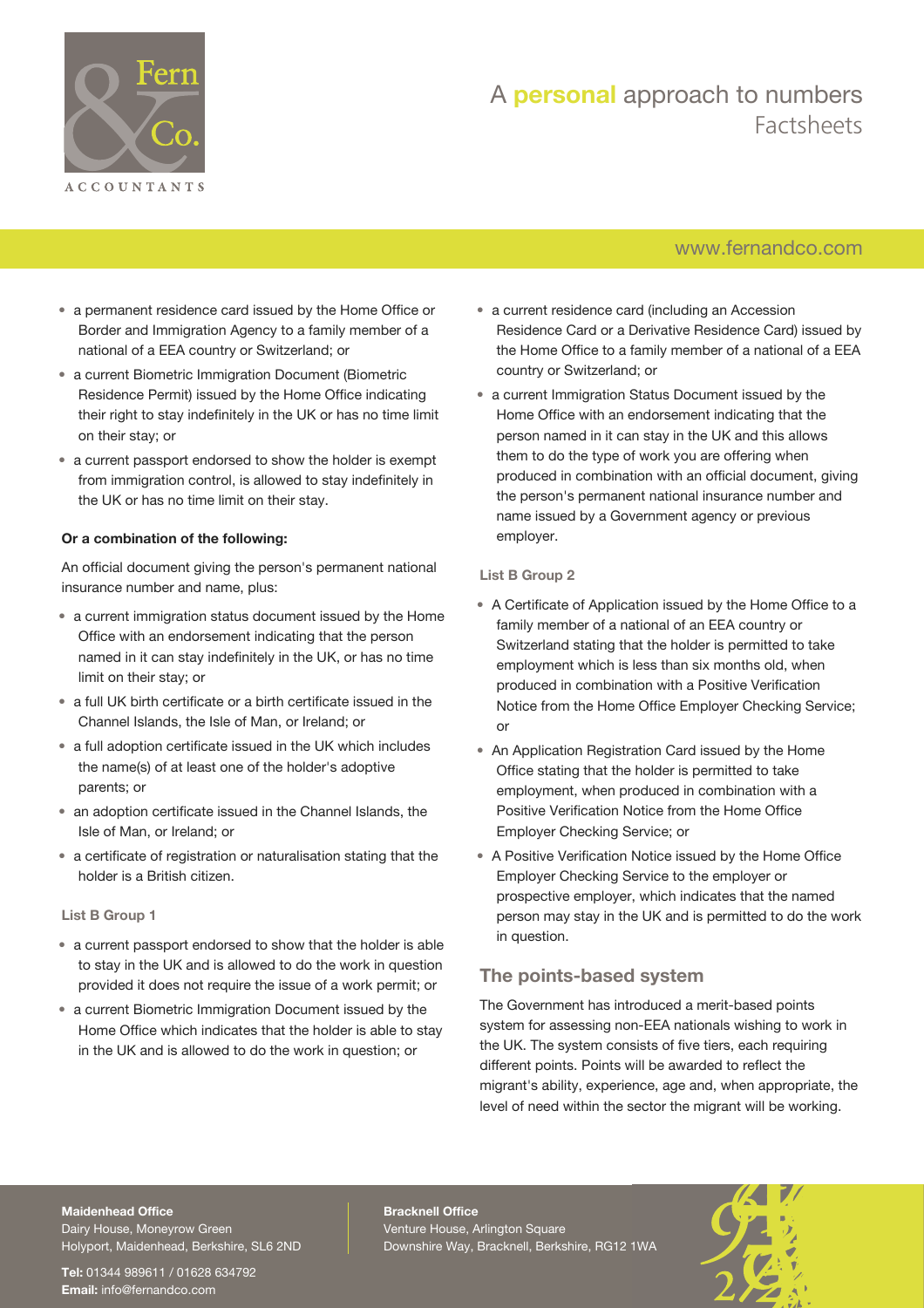

## [www.fernandco.com](http://www.fernandco.com)

The five points-based system tiers consist of:

- **tier 1** Highly-valued skilled workers with exceptional talent, for whom no job offer or sponsoring employer is required (for example, doctors, scientists and engineers);
- **tier 2** Skilled individuals with a proven English language ability who have a job offer to fill gaps in the UK labour force (for example, nurses, teachers and engineers);
- **tier 3 (currently suspended)** low skilled workers filling specific temporary labour shortages (for example, construction workers for a particular project);
- **tier 4** Students; from outside the EEA, who wish to study in the UK.
- **tier 5** Contains six sub-tiers including: youth mobility and temporary workers (for example, musicians coming to play in a concert).

### **Sponsorship**

You will usually need a sponsor licence to employ someone to work for you from outside the UK. This includes citizens of the EU, Iceland, Liechtenstein, Norway and Switzerland who arrived in the UK after 31 December 2020.

This includes unpaid work, like running a charity.

You will not need a licence to sponsor certain groups, for example:

- Irish citizens
- those with settled or pre-settled status under the EU Settlement Scheme
- those with indefinite leave to remain in the UK.

### **Types of licence**

The licence you need depends on whether the workers you want to fill your jobs are:

- 'Workers' for those with long-term job offers
- 'Temporary workers'

You can apply for a licence covering one or both types of worker.

#### **Worker licence**

A 'Worker' licence will let you employ people long-term or permanently. It is split into:

- Skilled Worker the role must meet the job suitability requirements
- Intra-company visas this includes Intra-company Transfer and Intra-company Graduate Trainee, for multinational companies which need to transfer established employees or graduate trainees to the UK
- Minister of Religion for people coming to work for a religious organisation
- Sportsperson for elite sportspeople and coaches who will be based in the UK.

#### **Temporary Worker licence**

A 'Temporary Worker' licence will let you employ people on a temporary basis. It's split into:

- Creative or Sporting Worker to work as a high-level sportsperson (up to one year), entertainer or artist (up to two years)
- Charity Worker for unpaid workers at a charity (up to one year)
- Religious Worker for those working in a religious order or organisation (two years)
- Government Authorised Exchange Worker work experience (one year), research projects or training, for example practical medical or scientific training (two years) to enable a short-term exchange of knowledge
- International Agreement Worker where the worker is coming to do a job which is covered by international law, for example employees of overseas governments
- Seasonal Worker for those coming to the UK for up to six months to do farm work.

#### **Maidenhead Office**

Dairy House, Moneyrow Green Holyport, Maidenhead, Berkshire, SL6 2ND

**Tel:** 01344 989611 / 01628 634792 **Email:** [info@fernandco.com](mailto:info@fernandco.com)

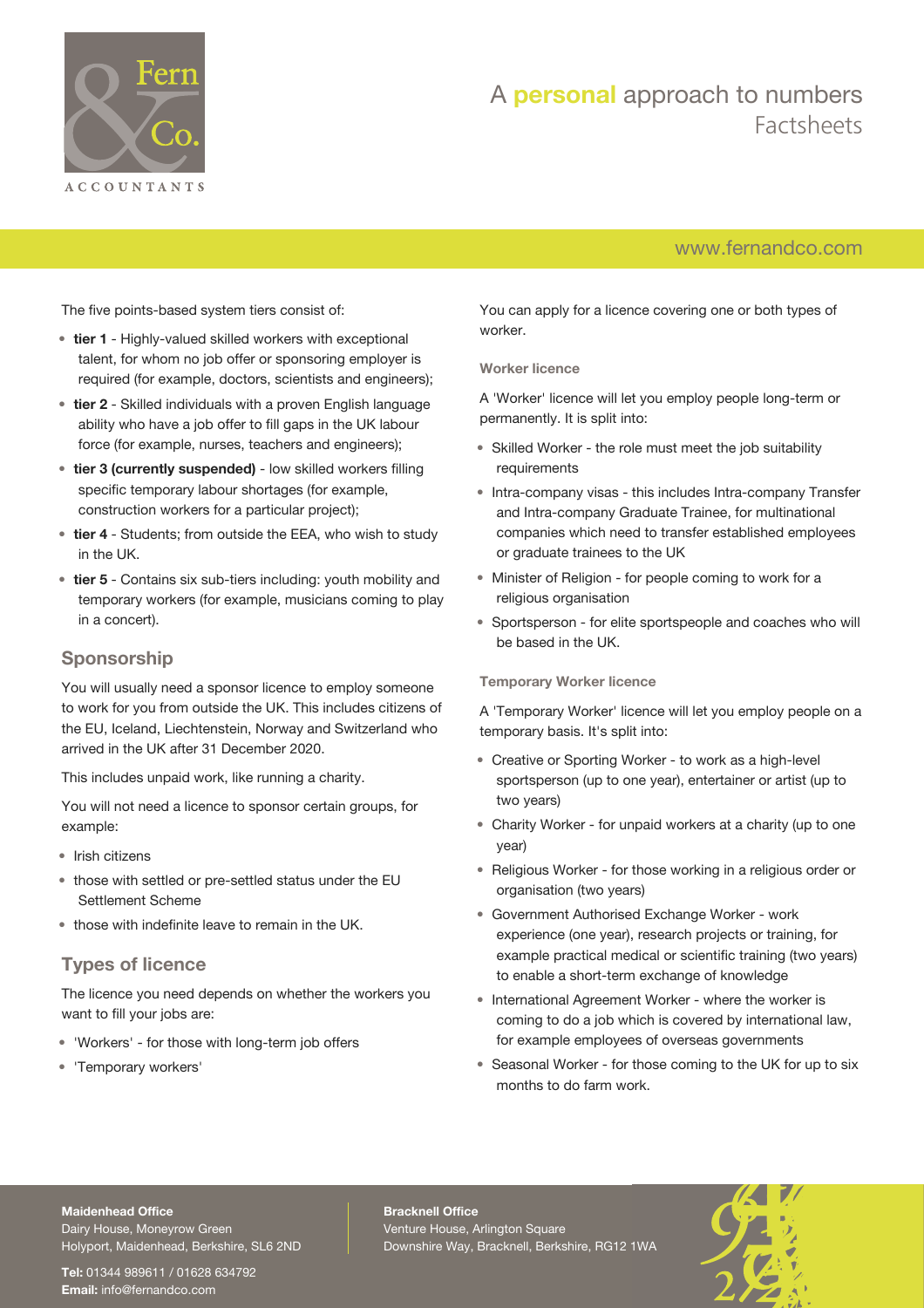

## [www.fernandco.com](http://www.fernandco.com)

Fees for sponsorship (licences and certificates) will continue to apply in the same way as they do now. Fees for a sponsor licence depends on the size of the company and the route they apply under. For example, under the Skilled Worker route, for small and charitable organisations the fee is £536; for medium or large business the fee is £1,476.

Employers who sponsor non-EU migrant workers under Tier 2 (General) and (IntraCompany Transfer) will be required, as now, to pay the Immigration Skills Charge (ISC), unless a specific exemption applies. Employers must pay £1,000 per skilled worker for the first 12 months, with an additional £500 charge for each subsequent six-month period. Under the Points-Based System the ISC is applied to sponsoring employers in respect of both EU and non-EU migrant workers. Discounted rates of £364 per sponsored worker per year will apply as they do now to charities and Small and Medium Enterprises.

### **Identity cards**

Identity cards for foreign nationals are currently issued to some categories of foreign nationals from outside the EEA and Switzerland. Other immigration applicants continue to receive a sticker (vignette) in their passport.

With effect from 1st January 2014, EEA nationals from Bulgaria and Romania who wish to work in the UK no longer need an accession worker card or registration certificate.

Since July 2013, EEA nationals from Croatia were able to move and reside freely in any EU State. However, the UK is applying transitional restrictions and as such, Croatians wishing to work in the UK will need to obtain an accession worker authorisation document (permit to work). Before starting employment, employers will need to make document checks to confirm if the Croatian has unrestricted access to the UK labour market as they are exempt from work accession or they hold a valid work authorisation document allowing them to carry out the type of work in question.

If you are licensed to sponsor skilled workers or students from outside the EEA or Switzerland under the points-based system, you can use a migrant's identity card - which provides evidence of the holder's nationality, identity and status in the UK - to check their right to work or study here.

The Immigration and Social Security Co-ordination (EU Withdrawal) Act 2020 ended free movement between the EU and the UK on 31 December 2020 (11pm). This means that EEA and Swiss nationals (and their families) arriving in the UK from 1 January 2021 onwards will do so under UK immigration laws and not under EU free movement. There is a grace period of six months which began immediately after the end of the transition on 31 December 2020 and will end with the EU Settlement Scheme (EUSS) application deadline of 30 June 2021. Right to work checks for EEA nationals will not change until after 30 June 2021. Until then, EEA nationals can use their passport or national identity card to evidence their right to work.

## **Checking procedures**

The following checks must also be carried out to ensure that each document also relates to the prospective employee in question:

- ensure that any photograph and date of birth is consistent with the appearance of the individual
- if more than one document is produced, ensure that the names on each are identical. Otherwise further explanation and proof will be necessary (for example, a marriage certificate)
- check expiry dates. Follow-up checks must be conducted on the expiry date. When a Certificate of Application or an Application Registration Card is presented as evidence as right to work, or the employee has no acceptable documents because they have an outstanding application to the Home Office or appeal against an immigration decision, the follow-up verification check is required six months after the date of the initial check

#### **Maidenhead Office**

Dairy House, Moneyrow Green Holyport, Maidenhead, Berkshire, SL6 2ND

**Tel:** 01344 989611 / 01628 634792 **Email:** [info@fernandco.com](mailto:info@fernandco.com)